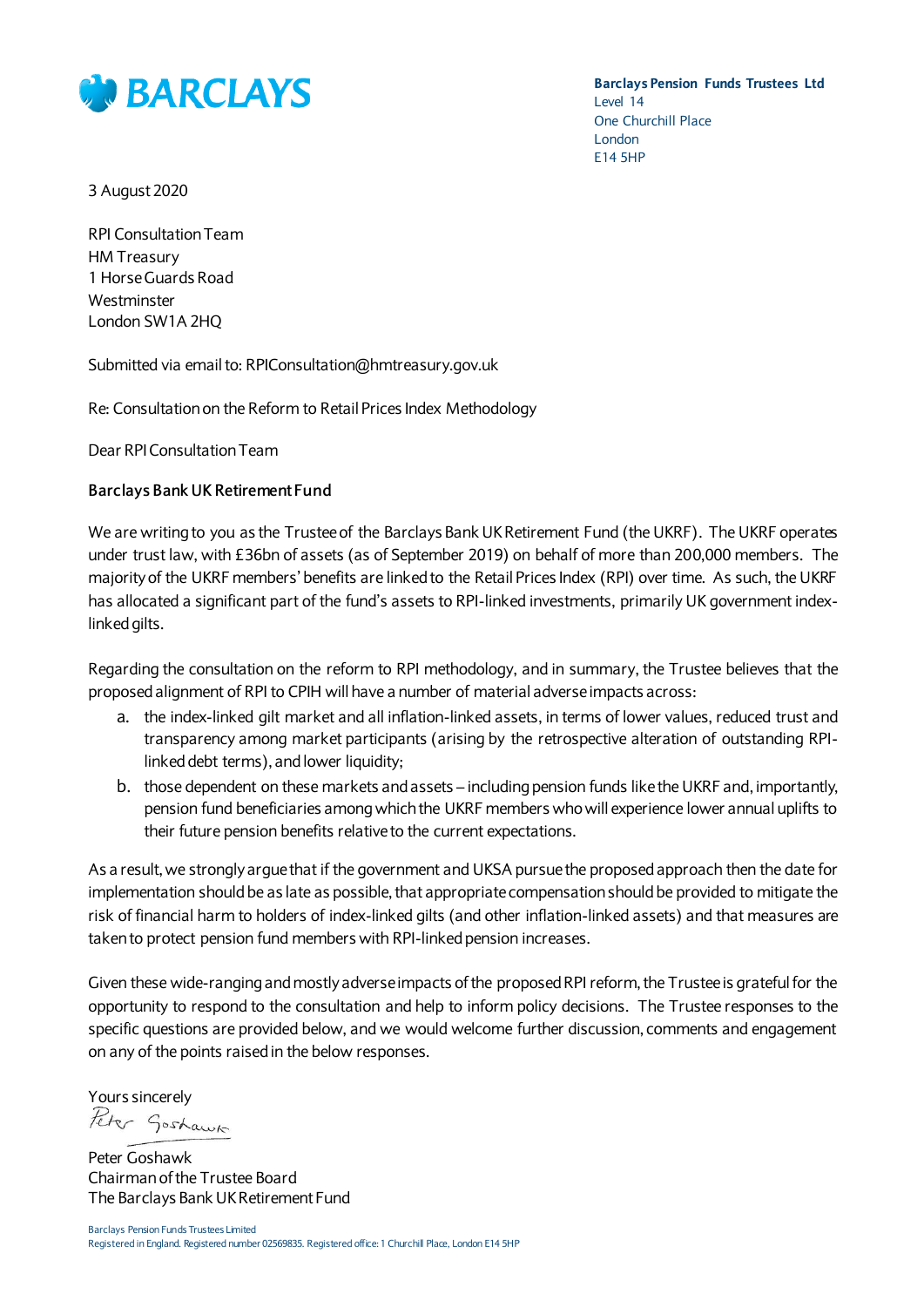## **Responses to the consultation questions**

- **1. Do you agree that this proposed approach is statistically rigorous?**
	- The Trustee is not best positioned to comment on the statistical rigor of the proposed approach. However, we feel it is important to point out in relation to this question that simply allowing RPI to be replaced by another measure of inflation, in this instance CPIH, results in several adverse effects beyond the benefits of any pure statistical rigour of the change – these effects are discussed below.
- **2. What will be the impact on the interests of holders of "relevant" index-linked gilts (i.e. 2½% IL 2020, 2½% IL 2024 and 4 1/8 % IL 2030) of addressing the shortcomings of the RPI in a) 2025 b) 2030 or c) any yearin between?**
	- The suggested approach of aligning RPI to CPIH will not affect the first two index-linked bonds (as they mature before 2025), but will adversely impact the holders of the 4 1/8% IL 2030 – the price of this gilt will adjust lower to reflect the lower expected inflation uplift on the coupons and notional, given that RPI is proposed to be aligned with CPIH which is expected to be lower than RPI.
	- The earlier the implementation date is set between 2025 and 2030, the more material the adverse impact will be.
- **3. What will be the impact on the interests of holders of all other index-linked gilts of addressing the shortcomings of the RPI in a) 2025 b) 2030 or c) any year in between?**
	- Holders of all other index-linked gilts will be adversely impacted, as their prices will adjust lower to reflect the lower expected inflation uplift on their coupon and notional, given that RPI is proposed to be aligned with CPIH which is expected to be lower than RPI.
	- The earlier the implementation date is set between 2025 and 2030, the more material the adverse impact on these index-linked gilts will be.
- **4. What will be the impact on the index-linked gilt market or those dependent on it of addressing the shortcomings of the RPI in a) 2025 b) 2030 or c) any year in between?** 
	- Aligning RPI with CPIH will have a materially adverse impact on the index-linked gilt market, including lower valuation for the aforementioned gilts, increased volatility (depending on the expectations of different market participants on the future difference between RPI and CPIH) and likely reduced transparency and trust among market participants who bought the gilts in good faith and on the expectation that they will pay out RPI, in its current form and construction as opposed to a structurally lower inflation measure, until their maturity. Indeed, that good faith and expectation were reinforced following the review of RPI by the National Statistician in 2012, when it was confirmed that RPI would be maintained as a legacy measure and not experience further changes. Hundreds of billions of RPI-linked government debt has been issued since then in full knowledge and awareness by the DMO that, in pricing this debt, investors are accounting for the clear differences between RPI and other, structurally lower, measures of inflation.
	- Those dependent on the index-linked market (including pension funds like the UKRF) will experience a material adverse impact on the valuation of their asset holdings (roughly estimated at c£3bn for the UKRF), and loss of future income and cashflow from the reduced coupons.
	- Pension fund beneficiaries (including the over 200,000 UKRF members) will also experience a material adverse impact, as their future pension benefits will see lower annual uplifts relative to the current expectations.
	- Given these material and potentially detrimental effects that the proposed RPI alignment to CPIH will have on the index-linked gilt market and the millions of pension members dependent on it, any changes to RPI or alignment to other inflation measures mustbe accompanied by appropriate measures to compensate holders of index-linked gilts (and other inflation-linked assets) and to protect pension fund members with RPI-linked pension increases. This would ensure that market participants and pension beneficiaries would broadly be no worse- or better-off following any RPI methodology changes, ensuring ongoing mutual trust, transparency and no unintended wealth transfers resulting from these changes.